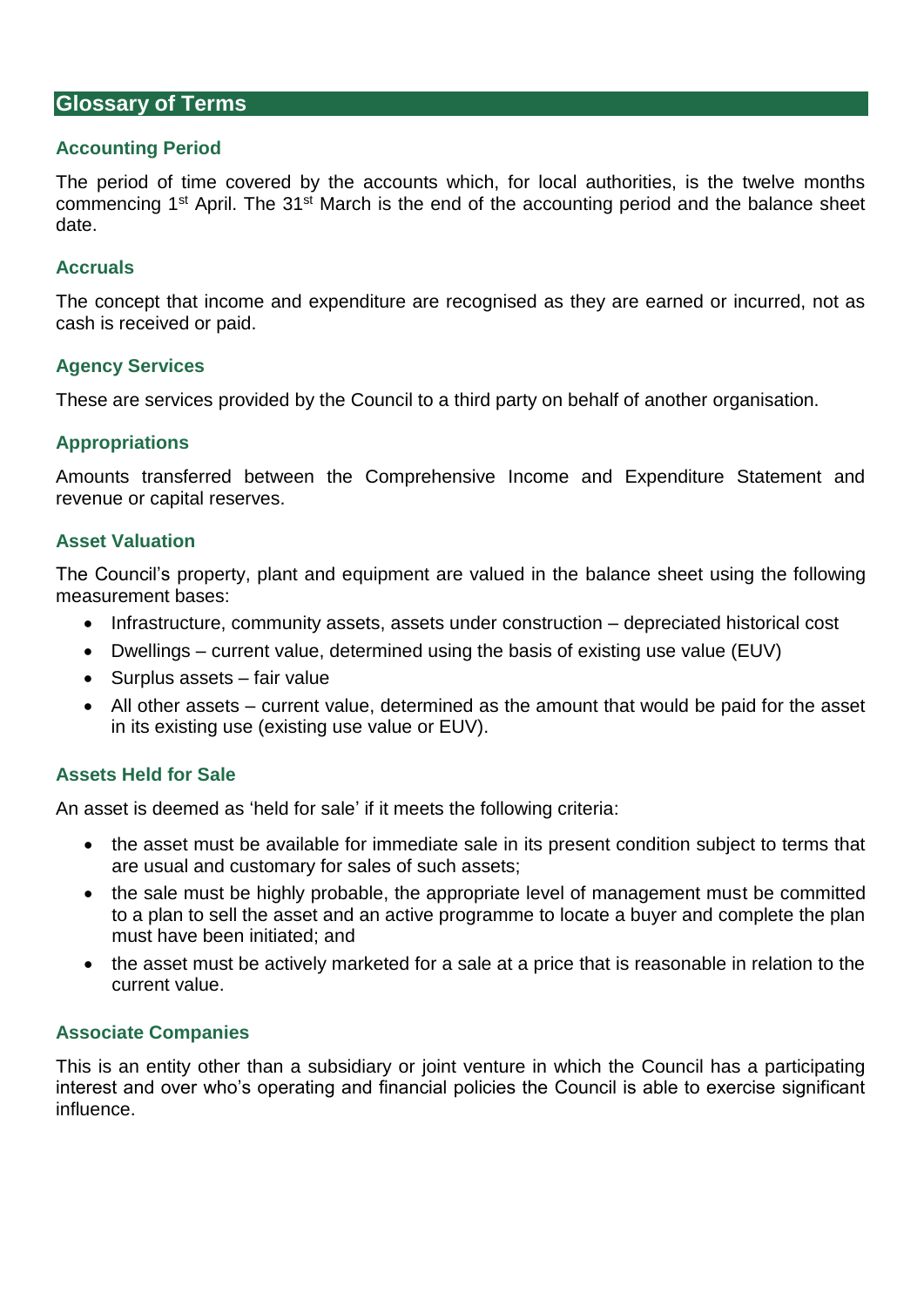# **Balance Sheet**

This statement shows the true and fair value of the assets and liabilities recognised by the Council at the balance sheet date (31<sup>st</sup> March). The net assets of the Council are matched by the reserves held. The following terms are used within the balance sheet:

- **Assets:** Items of worth that are measurable in terms of value. Long term (non-current) assets yield benefit to the Council for a period of more than one year, whereas current assets are cash and items which can be readily converted into cash.
- **Liabilities**: Amounts due to individuals or organisations. Current liabilities are usually payable within one year of the balance sheet date, whereas long term (non-current) liabilities will not become payable for over one year.
- **Net Assets**: The total value of the Council's assets less total liabilities.
- **Reserves**: These are either usable or unusable, see entry for Reserves.

# **Budget**

A statement of the Council's planned service provision, income and expenditure in respect of the financial year.

# **Capital Transactions (excluding reserves)**

- **Capital Assets**: See Property, Plant and Equipment.
- **Capital Expenditure**: Expenditure on the acquisition of an item of Property, Plant or Equipment, or expenditure that extends the useful life or operational capability of an existing asset.
- **Capital Financing**: The means by which capital expenditure incurred by the Council is funded. Usually such funding comprises grants, contributions from third parties, receipts from the sale of assets, contributions from Council reserves and borrowing.
- **Capital Programme**: The planned capital schemes the Council intends to carry out over a specified period of time.
- **Capital Receipts**: Proceeds received from the sale of capital assets. The proceeds are set aside in the Capital Reserve in order to repay the Council's borrowings or to finance new capital expenditure.
- **Capitalisation**: The classification of expenditure as capital rather than revenue, subject to the condition that the expenditure yields a benefit to the Council for a period of more than one year.
- **Revenue Expenditure Funded from Capital Resources under Statute (known as REFCUS)**: Expenditure incurred that may be capitalised although it does not create a noncurrent asset.

## **Cash and Cash Equivalents**

This comprises cash in hand, cash overdrawn and short term investments that are readily convertible into known amounts of cash.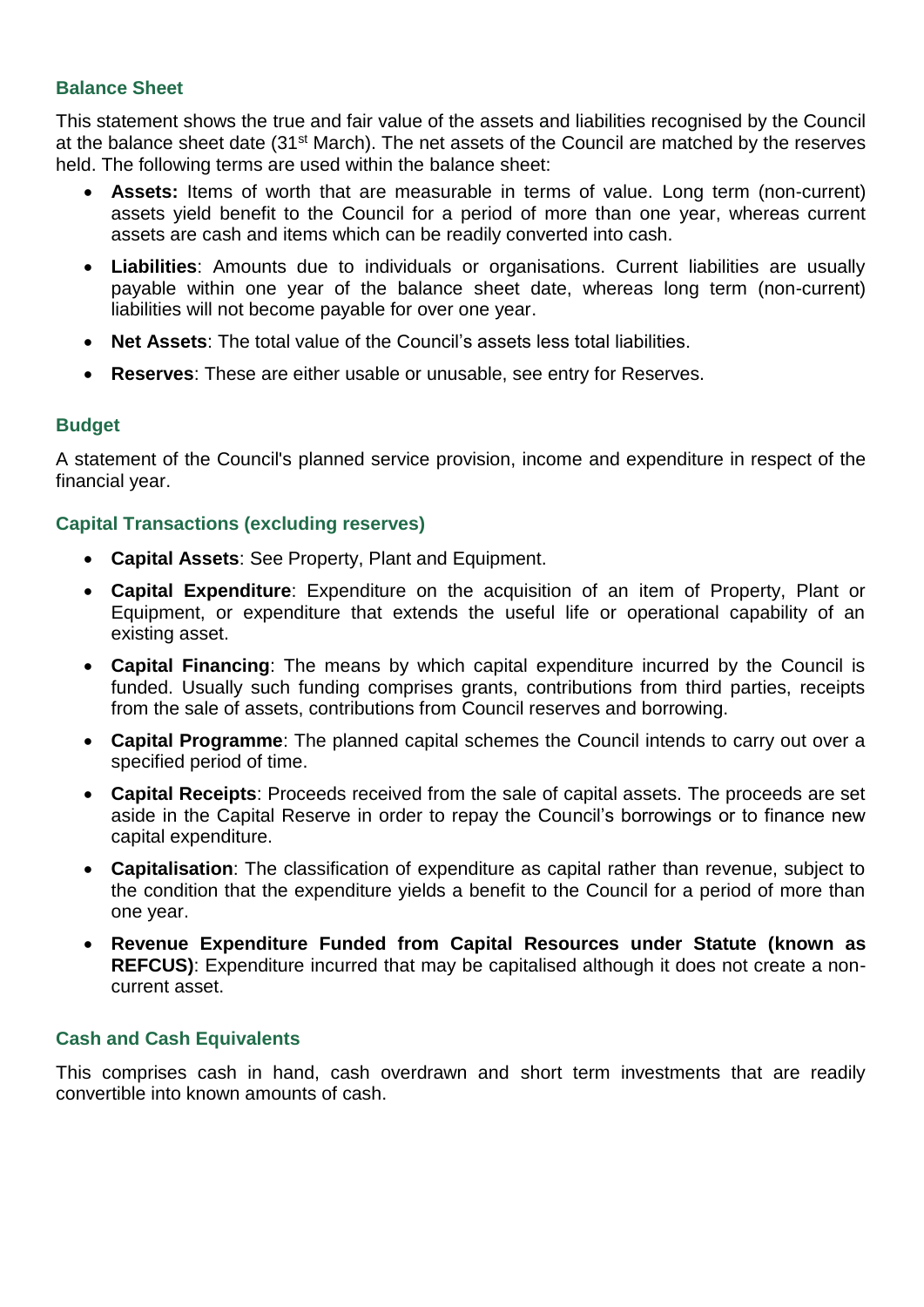## **Cash Flow Statement**

The Cash Flow Statement shows the changes in cash and cash equivalents of the Council during the reporting period. The Statement shows how the Council generates and uses cash and cash equivalents by classifying cash flows as operating, investing and financing activities. The amount of net cash flows arising from operating activities is a key indicator of the extent to which the operations of the Council are funded by way of taxation and grant income or from the recipients of services provided by the Council. Investing activities represent the extent to which cash out flows have been made for resources which are intended to contribute to the Council's future service delivery. Cash flows arising from financing activities are useful in predicting claims on future cash flows by providers of capital (i.e. borrowing) to the Council.

# **CIPFA**

The Chartered Institute of Public Finance and Accountancy is the accountancy body which recommends accounting practice for the preparation of local authority accounts.

## **Collection Fund**

This is a statutory fund kept separate from the main accounts of the Council and provides details of Council Tax and Non-Domestic Rate transactions of precepting authorities. As a billing authority the Council will share the risks and rewards that the amount of Council Tax and Non-Domestic Rates collected could be greater or less than that anticipated.

Collection Fund terms include the following:

- **Billing Authority**: Cheshire East Council is classed as a billing authority as it has responsibility for collecting Council Tax and Non-Domestic Rates. It collects Council Tax on behalf of Cheshire Police and Crime Commissioner, Cheshire Fire Authority and Parish Councils (also known as precepting authorities) and collects Non-Domestic Rates on behalf of Central Government and Cheshire Fire Authority.
- **Council Tax**: The means of raising money locally to fund local Council services. This is a property-based tax where the amount levied depends on the valuation of each dwelling.
- **Non-Domestic Rates (NDR)**: Also known as business rates, NDR is collected from businesses in the Council's geographic area. The rates are set nationally by the Government.
- **Precept**: The amount the Council is required to raise in Council Tax on behalf of other local authorities, for example Cheshire Police and Crime Commissioner.

## **Comprehensive Income and Expenditure Statement (CIES)**

The CIES sets out the income and expenditure for the all the Council's functions for the financial year, according to the CIPFA Service Reporting Code of Practice (SeRCOP).

The CIES has two sections:

- **Surplus or Deficit on the provision of Services** the increase or decrease in the net assets of the Authority as a result of incurring expenses and generating income.
- **Other Comprehensive Income and Expenditure** shows any changes in net assets which have not been reflected in the Surplus or Deficit on the provision of Services. Examples include the increase or decrease in net assets of the Authority as a result of movements in the fair value of its assets and actuarial gains or losses on pension assets and liabilities.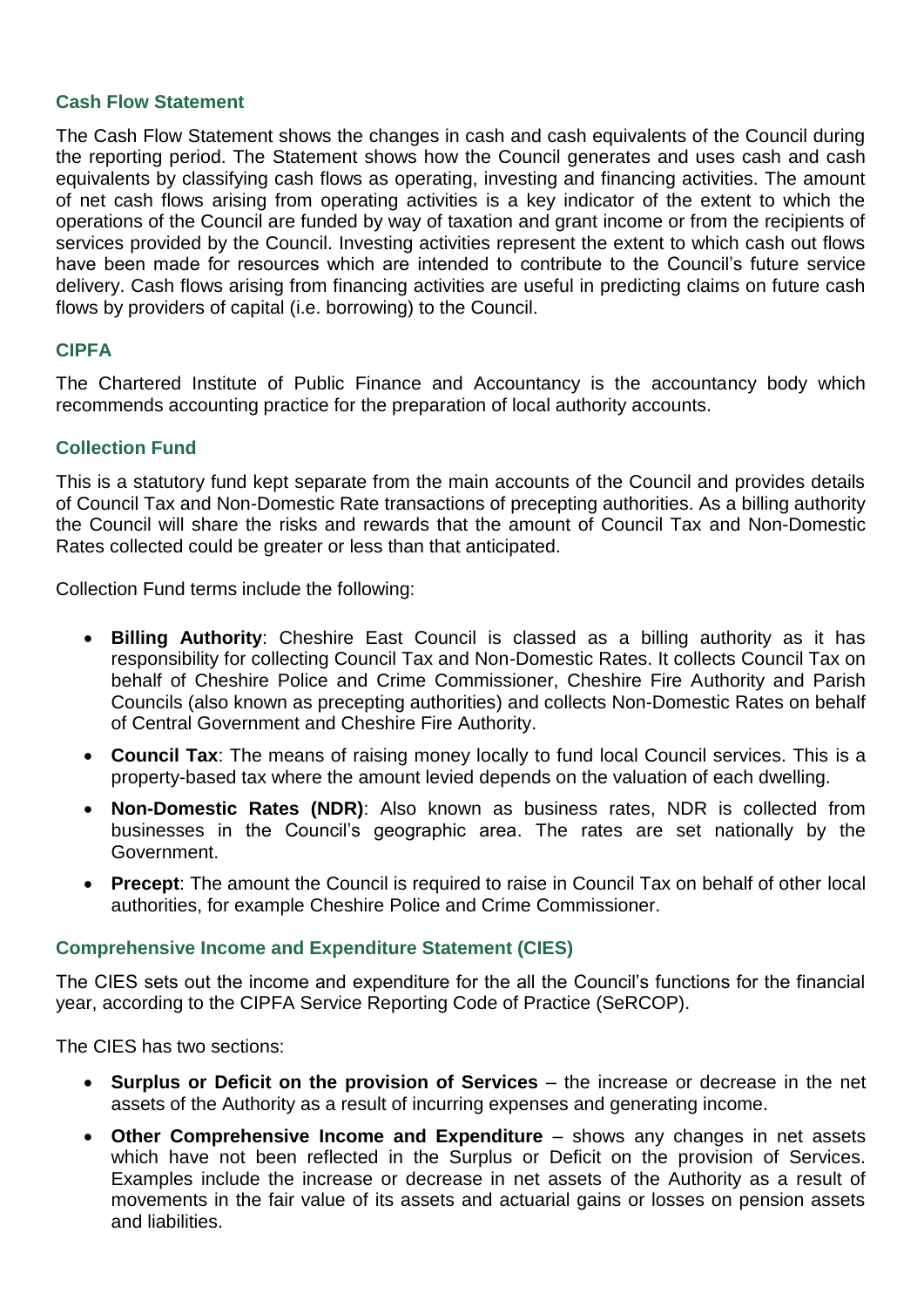## **Consistency**

The principle that the same accounting treatments are used from year to year so that useful comparisons can be made. Any significant change in policies must be declared in the accounting statements.

# **Constitution**

The fundamental principles by which the Council operates and is governed.

## **Contingencies**

Sums set aside to meet either the potential costs of activities expected to occur during the year, over and above those costs included in the services budgets, or items which are difficult to predict in terms of financial impact or timing.

# **Contingent Assets**

A contingent asset is a possible asset that arises from past events and whose existence will be confirmed only by the occurrence of one or more uncertain future events not wholly within the entity's control.

# **Contingent Liabilities**

A contingent liability is either:

- a possible obligation arising from past events whose existence will be confirmed only by the occurrence of one or more uncertain events not wholly with the Council's control; or
- a present obligation arising from past events where it is probable that a transfer of economic benefits will be required, but the amount cannot be measured with sufficient reliability.

## **Creditors**

These are financial liabilities arising from the contractual obligation to pay cash in the future for goods or services or other benefits that have been received or supplied and have been invoiced or formally agreed with the supplier.

## **Debtors**

Debtors (or income due from third parties) are recognised in the balance sheet as an asset. The income is recognised at the point at which a service or good is provided; a debtor is raised for the cash or cash equivalent amount i.e. contract value.

Where there is a risk that a debtor cannot be recovered at its initial contract value, the asset will be reduced to the amount at which it can be recovered in the balance sheet. This is accounted for in a provision for impairment (bad debt) and included in the Comprehensive Income and Expenditure Account in the Surplus or Deficit on the Provision of Services.

## **Deficit**

Arises when expenditure exceeds income or when expenditure exceeds available budget.

## **Delegated Budgets**

Budgets for which schools and other services have complete autonomy in spending decisions.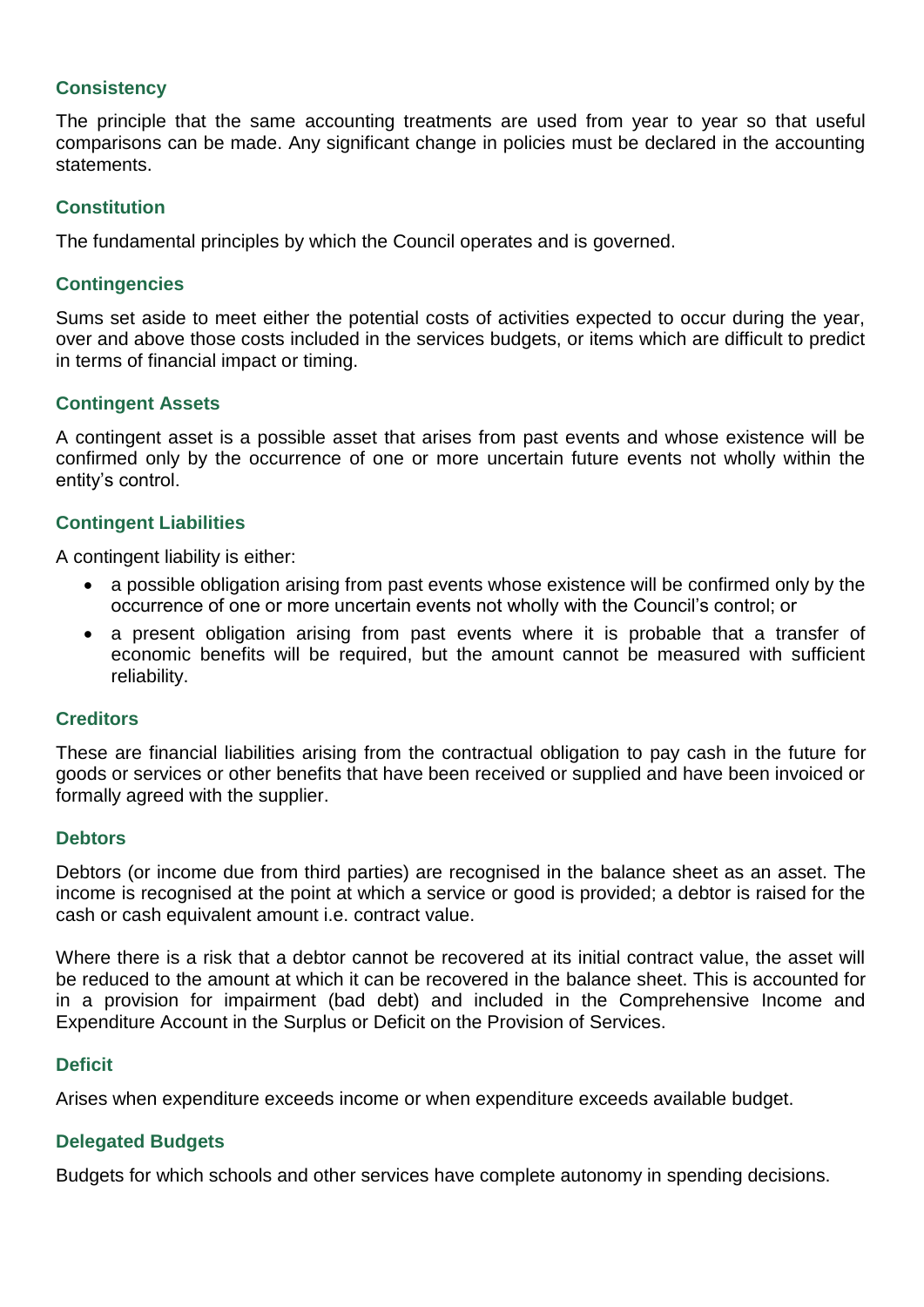## **Depreciation**

Depreciation is a measurement of consumption of the service potential inherent in an item of property, plant or equipment and is recognised in the cost of services.

# **Exceptional Items**

Items that derive from the ordinary activities of the Council and are material in terms of the Council's overall expenditure and not expected to recur frequently or regularly.

# **Financial Instruments**

A financial instrument is any contract which gives rise to a financial asset for one party and a financial liability or equity instrument for the other. Terms relating to Financial Instruments include:

- **Amortised cost**: the amount at which the asset or liability is measured at initial recognition (usually 'cost'), minus any repayments of principal, minus any reduction for impairment or uncollectibility, plus or minus the cumulative amortisation of the difference between that initial amount and the maturity amount.
- **Effective rate of interest**: the rate of interest that is used to calculate the value today of any future investment.
- **Equity instrument**: A contract that evidences a residual interest in the assets of an entity after deducting all of its liabilities (such as equity share in a company) – this will only apply to investments in other entities held by the Council.
- **Fair value**: The price that would be received to sell an asset or paid to transfer a liability in an orderly transaction.
- **Financial asset and derivatives**: A right to future economic benefits controlled by the Council that is represented by:
	- cash;
	- an equity instrument of another entity;
	- a contractual right to receive cash (or another financial asset) from another entity; or
	- a contractual right to exchange financial assets or liabilities with another entity under conditions that are potentially favourable to the Council.
- **Financial liability**: An obligation to transfer economic benefits controlled by the Council that is represented by; a contractual obligation to deliver cash (or another financial asset) to another entity / a contractual obligation to exchange financial assets or liabilities with another entity under conditions that are potentially unfavourable to the Council.
- **Market value**: The monetary value of an asset as determined by current market conditions at the balance sheet date.
- **Soft loans**: The Council may sometimes make loans that are interest free or at less than market rates, where a service objective would justify the Council making a concession. Examples include:
	- Loans to lower tier authorities and voluntary organisations to aid service provision;
	- Local businesses to encourage economic development;
	- Employees as part of a relocation package.

#### **Government Grants**

These are amounts received from Central Government towards funding the Council's activities. These represent a significant amount of Council income.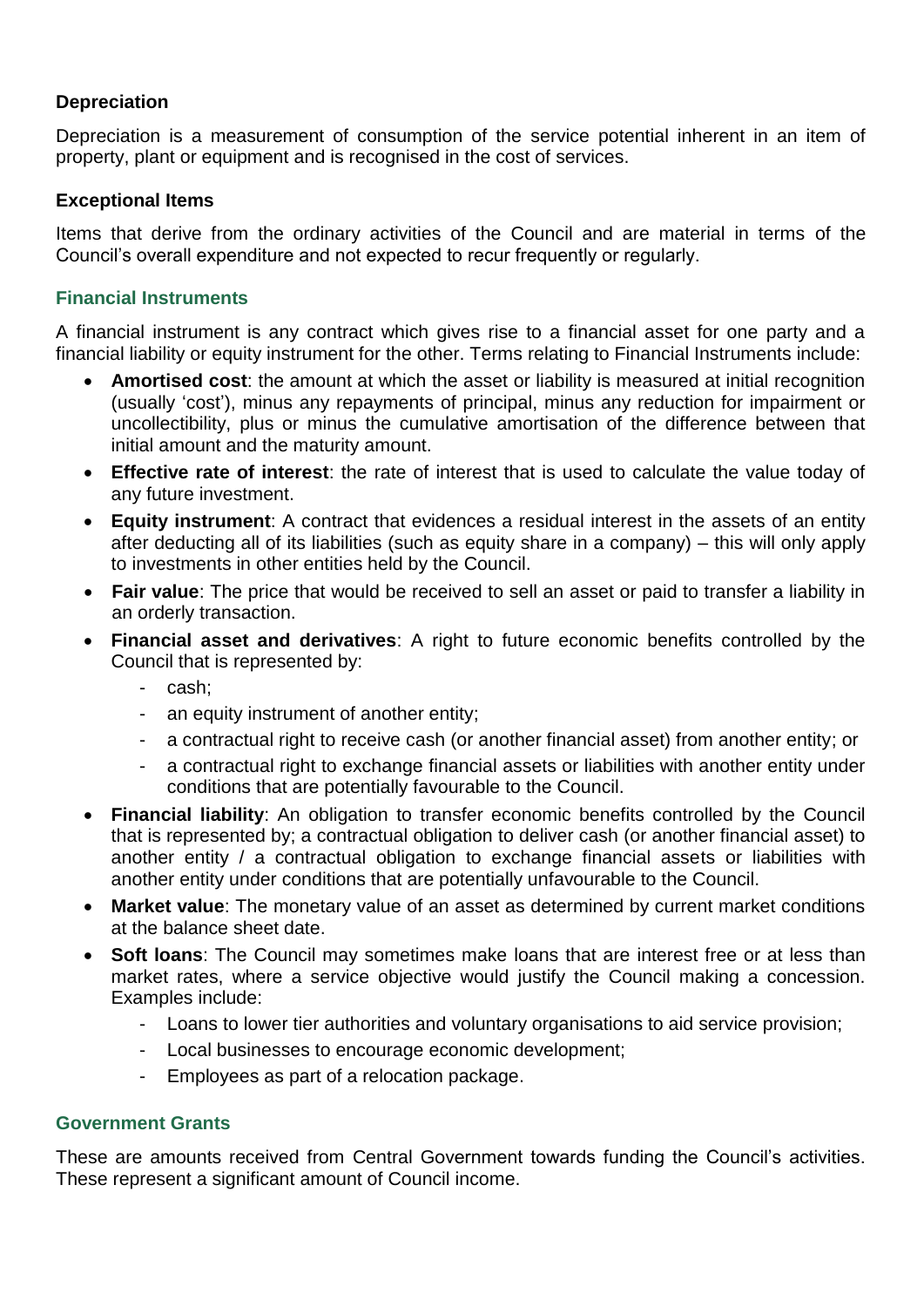# **Grants and Contributions**

Grants and contributions are defined as assistance in the form of transfers of resources to the Council in return for past or future compliance with certain conditions relating to the operation of activities. Most grants have stipulations as to how they are spent and consequences if resources are not applied in the manner authorised. There are a number of terms used to explain these:

- **Conditions**: specify what future economic benefits or service delivery/potential need to be achieved to avoid having to return funding or assets.
- **Restrictions**: limit what the funding / assets can be used for.
- **Stipulations**: where laws or other binding arrangements form part of the agreement between the grantor and the grantee.

## **Heritage Assets**

Assets which are preserved in trust for future generations, or which are held for their contribution to knowledge and culture.

## **Impairment**

Relates to a reduction in book value of either a physical or financial asset, for example:

- A reduction in the book value of an item of property, plant or equipment arising from physical damage to the asset, dilapidation or obsolescence; or
- A reduction in the book value of a financial asset for which the carrying value exceeds the estimated recoverable amount. Bad and doubtful debt falls into this category.

## **Income**

Amounts which the Council receives, or expects to receive, from any source. Income includes Council Tax, Non-Domestic Rates, Revenue Support Grant and other Government grants, fees, charges, sales and capital receipts.

#### **Intangible Assets**

Expenditure incurred on those assets that do not have physical substance but which are separately identifiable and provide the Council with a right of use for a period in excess of one year.

## **International Financial Reporting Interpretations Committee**

The IFRS Interpretations Committee is the interpretative body of the IFRS Foundation. Its mandate is to review on a timely basis widespread accounting issues that have arisen within the context of current International Financial Reporting Standards (IFRSs).

## **International Financial Reporting Standards**

A set of international accounting standards which state how particular types of transactions and other events should be reported in financial statements. IFRS are issued by the International Accounting Standards Board.

# **Inventories**

These assets are valued at the lower of cost and net realisable value. Inventories include:

- Materials or supplies to be consumed in the provision of services (e.g. road salt, transport fuel);
- Stocks held for sale or distribution (e.g. publications, leaflets).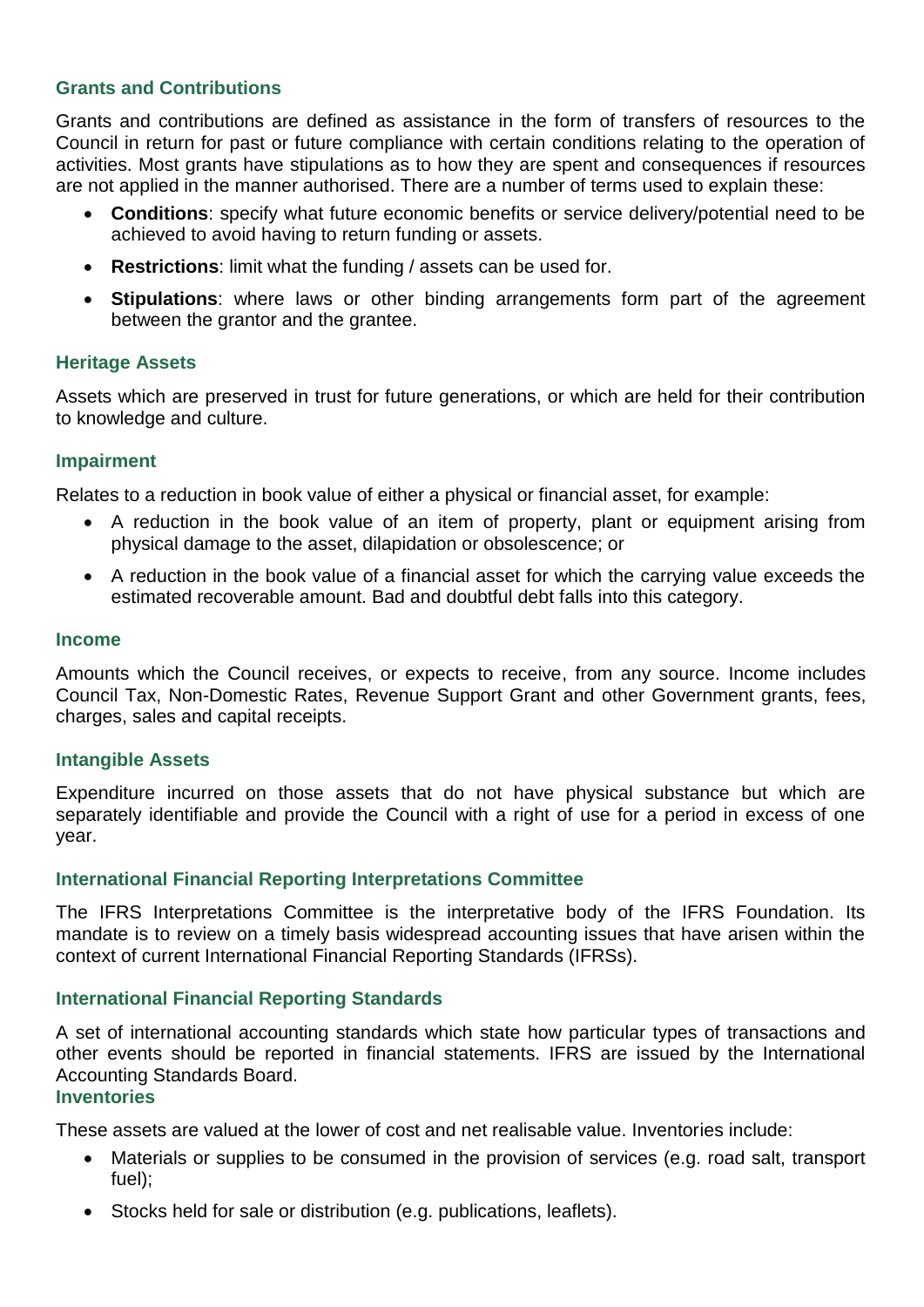# **Valuation Definitions:**

- **Average Cost**: Where goods such as stocks may be purchased at different times and at different prices, an average cost is calculated to give a value to goods held at the balance sheet date.
- **Cost**: Purchase price, costs of conversion and other costs in bringing the inventories to their present location and condition.
- **Net Realisable Value**: the estimated selling price of an asset after all the costs attributed to bringing an asset to a point at which it can be sold, have been deducted.
- **Work in Progress**: The value of rechargeable work which has not been recharged at the end of the financial year.

## **Investment Properties**

Assets which are held with a view to providing income, capital appreciation or both. Examples of investment properties are:

- Land held for long term capital appreciation;
- A building held under a finance lease and rented out;
- A property under construction or development / redevelopment for future use as an investment property.

#### **Investments**

Short-term investments comprise deposits of temporary surplus funds with banks or similar institutions. Long term investments comprise similar funds held for a period of more than one year.

#### **Joint Venture**

A Joint Venture is an arrangement under which two or more parties have contractually agreed to share control, such that decisions about the activities of the arrangement are given unanimous consent from all parties.

## **Leasing**

A method of acquiring the use of a non-current asset by paying a rental for a specified period of time, rather than purchasing it outright. There are two categories for leasing:

- **Finance Lease**: An arrangement whereby the owner of an asset (the lessor) accepts a rental in return for allowing another party (the lessee) use of an asset for a specified period, such that substantially all of the risks and rewards associated with ownership are transferred to the lessee.
- **Operating Lease**: An arrangement similar to a finance lease but where the risks and rewards associated with ownership remain with the lessor.

## **Loans and Receivables**

These are defined as financial assets (excluding derivatives) that have fixed or determinate payments and that are not quoted in an active market, other than those that the Council intends to sell immediately or in the near term and are classified as held for trading.

## **Long Term Borrowing**

The main element of long term borrowing comprises loans that have been raised to finance capital expenditure projects.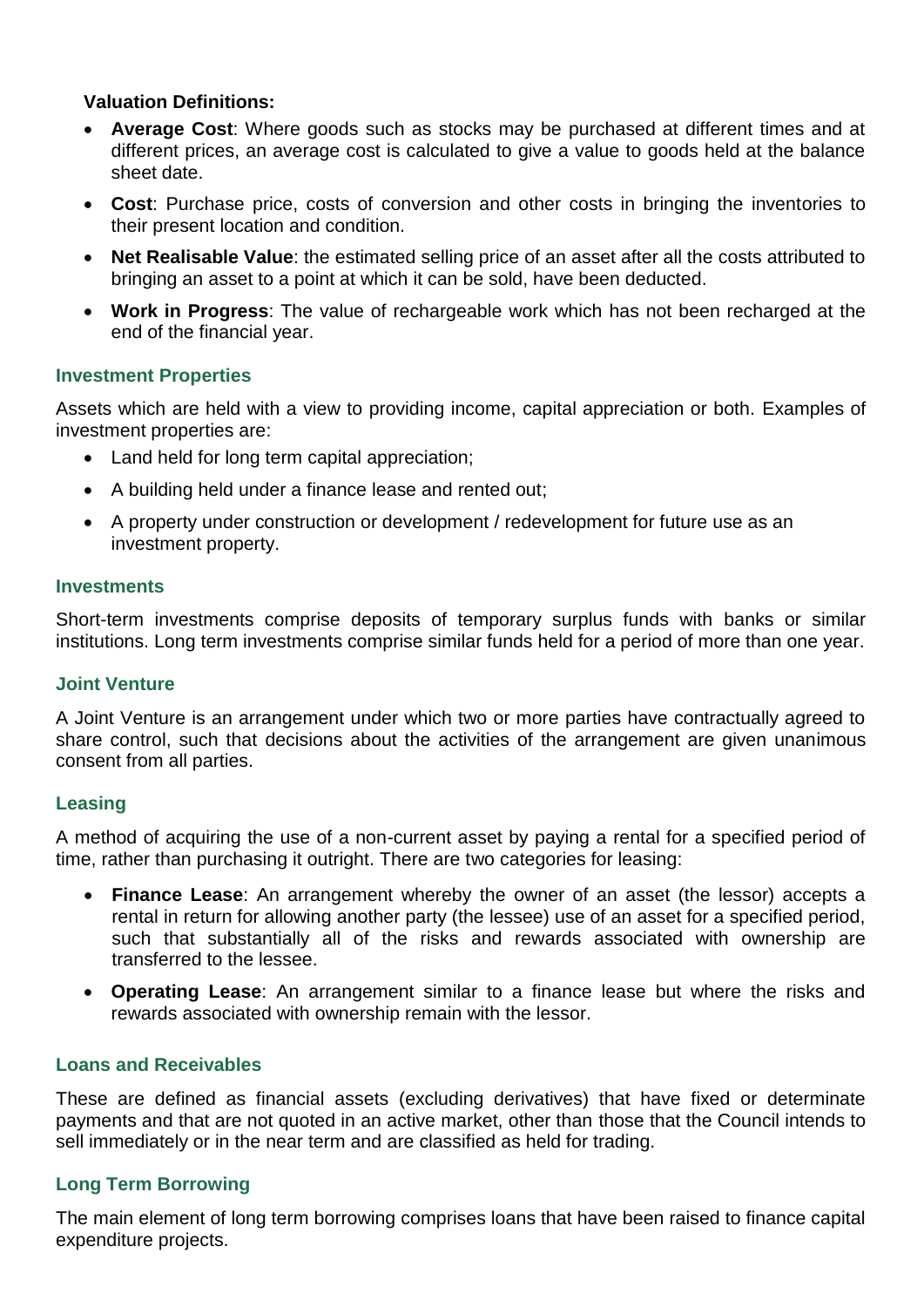# **Materiality**

Materiality relates to the significance of transactions, balances and errors contained in the financial statements. Information is material if omitting it or misstating it could influence decisions that users make on the basis of financial information about the Council.

## **Minimum Revenue Provision (MRP)**

The minimum amount (as laid down in statute) that the Council must charge to the accounts each year in order to meet the costs of repaying amounts borrowed.

## **Movement in Reserves Statement (MiRS)**

The MiRS shows the movement in the year on the different reserves held by the Authority, analysed into 'usable' reserves (i.e. those that can be applied to fund expenditure or reduce local taxation) and other 'unusable' reserves.

## **Non-Distributed Costs**

Costs which cannot be specifically applied to a service or services and are held centrally, comprising certain pension costs and the costs of unused shares of IT facilities and other assets.

#### **Pensions**

There are a number of terms used when accounting for pension costs:

- **Actuarial Assumptions**: Assumptions made by the Pension Fund Actuary in valuing the Fund's assets and liabilities.
- **Actuarial Gains and Losses**: A combination of the effects of changes in actuarial assumptions and experience adjustments (the effects of differences between the previous actuarial assumptions and what has actually occurred, including reflection of any funding valuation which has taken place since the last report).
- **Actuarial Valuation**: The valuation of the Pension Fund's assets and liabilities. The Actuary then calculates how much needs to be paid into the Fund by both the employer and contributing members to ensure there will be adequate funds to pay pensions when they become due.
- **Actuary**: An independent qualified professional who is engaged in the valuation of pension scheme assets and liabilities. The Local Government Pension Scheme Actuary reassesses the rate of employer contributions to the Pension Fund every three years.
- **Current Service Cost**: The increase in the present value of the defined benefit obligation resulting from employee service in the current period.
- **Curtailments**: costs arising from early payment of accrued pensions in respect of any redundancies during the year.
- **Deferred Benefits**: A future benefit which is being paid for in the current accounting period.
- **Defined Benefit Obligation**: the liability of a pension scheme, as shown on the balance sheet.
- **Defined Benefit Pension Scheme**: A pension scheme which is constructed to provide predetermined pension benefits for retired members, with employers' and employees' contribution rates being calculated based on actuarial assumptions.
- **Defined Contribution Pension Scheme**: A pension scheme where the level of benefits depends on the value of the contributions paid in respect of each member and the investment performance achieved on those contributions.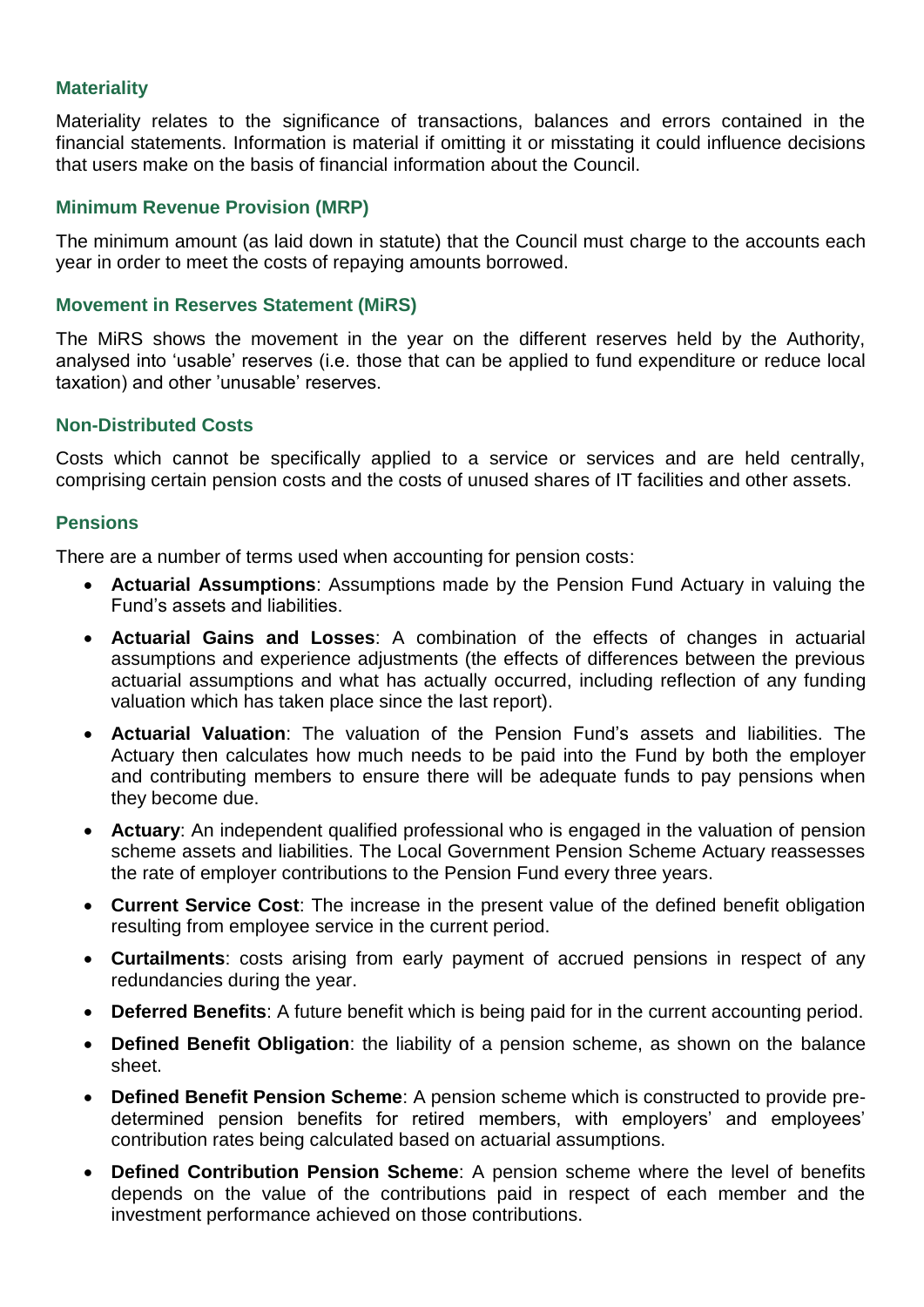- **Net Interest Expense**: The increase during a period in the present value of a defined benefit obligation which arises because the benefits are one period closer to payment.
- **Net Defined Benefit Liability**: the difference between the fair value of the scheme assets and the present value of the defined benefit obligation, shown as either an asset or liability on the balance sheet (depending on whether a surplus or deficit).
- **Past Service Cost**: The increase in the present value of the defined benefit obligation for employee service in prior periods, resulting in the current period from the introduction of, or changes to, post-employment benefits or other long-term employee benefits. Past service cost may either be positive (where benefits are introduced or improved) or negative (where existing benefits are reduced).
- **Projected Unit Credit Method**: An accrued benefits valuation method in which the Fund liabilities make allowance for projected earnings.
- **Remeasurement Gains/Losses**: changes in the balance sheet value of a scheme liability relating to year on year changes in the assumptions applied by the actuary.
- **Settlements**: liabilities settled at a cost materially different to the IAS 19 reserve during the year.

#### **Prepayments**

Amounts paid by the Council in year that related to goods and services not received until the following year.

#### **Prior Period Adjustments**

Those material adjustments applicable to prior years arising from changes in accounting policies or from the correction of fundamental errors. They do not include minor corrections or adjustments of accounting estimates made in prior years.

#### **Private Finance Initiative (PFI)**

A means of securing new assets and associated services in partnership with the private sector.

## **Property, Plant and Equipment (PPE)**

This covers all assets held by the Council with physical substance (tangible assets) that are held for use in the provision of services, for rental to others or for administrative purposes.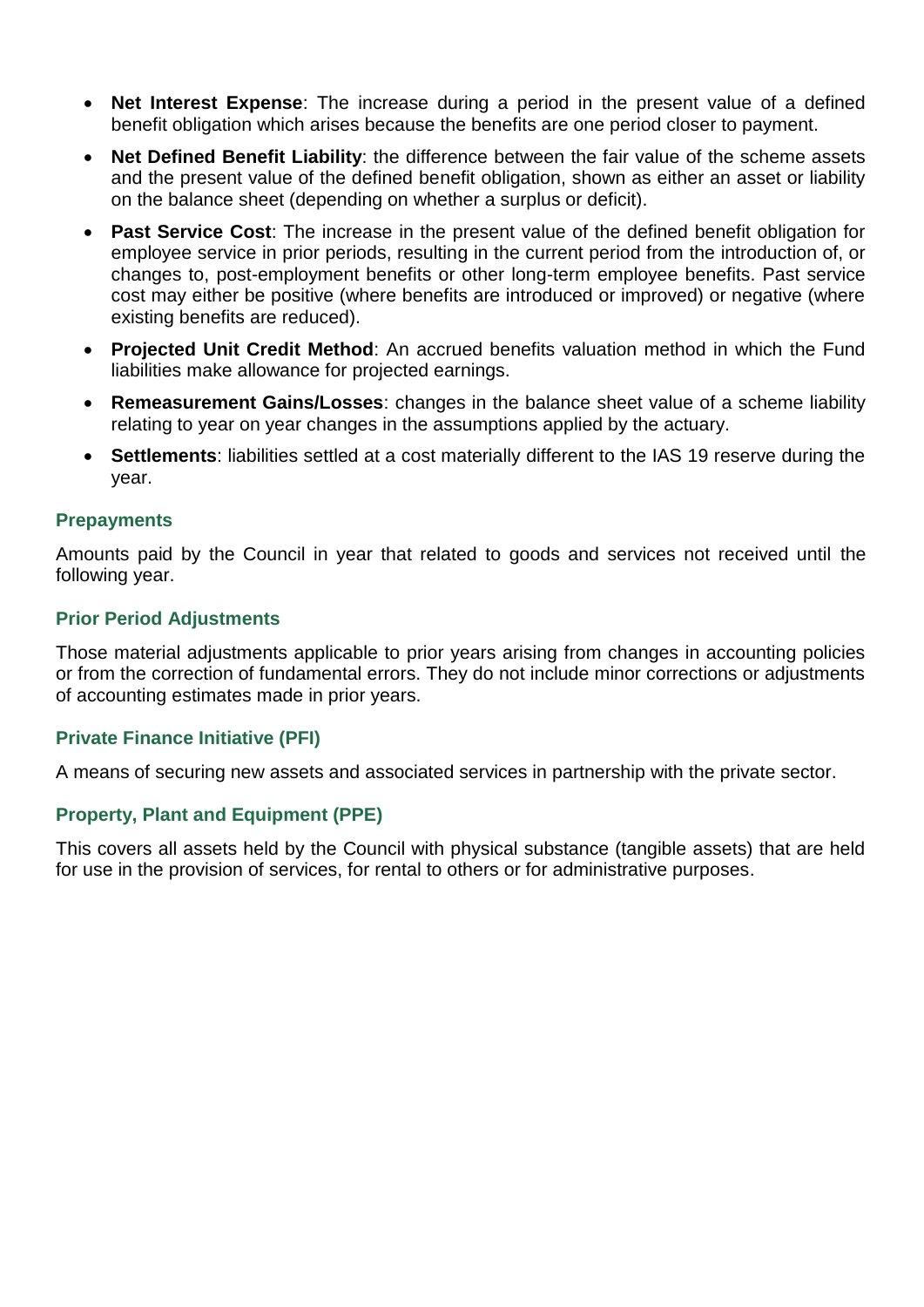Key Definitions used for PPE:

- **Accumulated Depreciation**: The cumulative accounting estimate (excluding the current year) relating to the consumption of a non-current asset.
- **Amortisation**: The process of writing down capitalised expenditure (usually on intangible assets) to the Cost of Services over the estimated useful life of the asset.
- **Community Assets**: Assets that the Council intends to hold in perpetuity, that have no determinable finite useful life and in addition may have restrictions on their disposal (e.g. parks and historic buildings).
- **Depreciated Historic Cost**: The value of an asset shown in the balance sheet calculated from the original cost less depreciation to date.
- **Depreciation**: The process of writing down capitalised expenditure (usually on Plant and Equipment) to the Cost of Services over the estimated useful life of the asset.
- **Disposals**: the value of assets which have been disposed of or decommissioned.
- **Existing Use Value (EUV)**: The estimated amount for which a property should exchange on the date of valuation between a willing buyer and a willing seller in an arm's length transaction, after proper marketing. The fair value of land and buildings is to be interpreted as the amount that would be paid for an asset in its existing use.
- **Gross Book Value**: The historical cost or the revalued amount of the asset before depreciation.
- **Infrastructure Assets**: Cheshire East Council's network of roads, pavements, and bridges included within Property, Plant and Equipment.
- **Net Book Value**: The amount at which assets are included in the balance sheet, i.e. their historical cost or current value less the cumulative amounts provided for depreciation.
- **Net Current Replacement Cost**: The estimated cost of replacing or recreating the particular asset in its existing condition and in its existing use, i.e. the cost of its replacement or of the nearest equivalent asset, adjusted to reflect the current condition of the existing asset.
- **Net Realisable Value**: The expected proceeds from the sale of an asset when sold on the open market between a willing buyer and a willing seller less all the expenses incurred in selling the asset.
- **Rateable Value**: The annual assumed rental value of a property that is used for business purposes.

## **Provisions**

Amounts set aside to meet costs that are likely or certain to be incurred but where the amount of cost or timing of payment is uncertain.

## **Prudential Code**

The Prudential Code for Capital Finance in Local Authorities (2011) (Prudential Code) was introduced in 2004 and was developed as a professional code of practice to support local strategic planning, asset management planning and proper option appraisal for local authorities when developing their programmes for capital investment in fixed assets.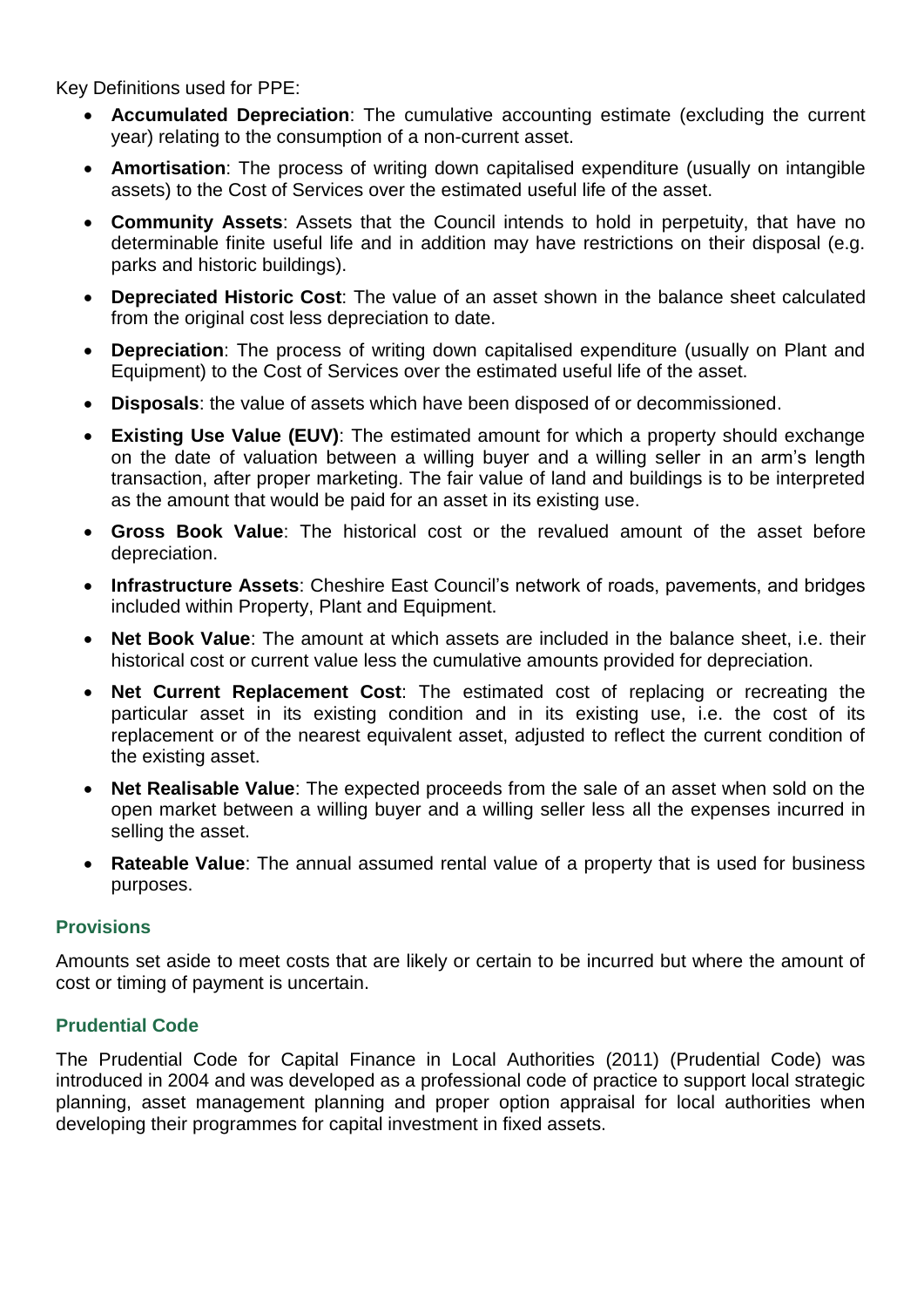# **Public Works Loan Board (PWLB)**

The Public Works Loan Board (PWLB) is a statutory body operating within the United Kingdom Debt Management Office, an Executive Agency of HM Treasury. Its function is to lend money from the National Loans Fund to local authorities, and to collect the repayments.

#### **Receipts in Advance**

Amounts received by the Council during the year relating to goods or services to be delivered in the following year.

## **Related Party**

A person or organisation who or which has influence and control over another person or organisation.

#### **Reserves**

Specific amounts set aside for future policy purposes or to cover contingencies. There are two types of reserve:

- **Usable Reserves**: These include the revenue and capital resources at the Council's disposal which can be used to fund expenditure or reduce local taxation. Usable reserves include:
	- Capital Receipts Reserve
	- Capital Grants Unapplied
	- Reserves and Balances Held by Schools
	- General Fund Earmarked Reserves (various)
	- General Fund Reserve.
- **Unusable Reserves:** These include unrealised gains and losses, particularly in relation to the revaluation of property, plant and equipment where the value of the asset would only become available to fund the provision of services if the asset was sold. Also included are adjustment accounts used to absorb the difference between the outcome of applying proper accounting practices and the requirements of statutory arrangements for funding expenditure. Unusable Reserves include:
	- Revaluation Reserve
	- Available for Sale Financial Instruments Reserve
	- Capital Adjustment Account
	- Capital Receipts Deferred
	- Financial Instrument Adjustment Account
	- Pensions Reserve
	- Collection Fund Adjustment Account
	- Accumulated Absences Account.

#### **Revenue Expenditure**

Revenue expenditure is spending on the day to day running costs of the Council. It includes expenditure on employees, premises, transport and supplies and services.